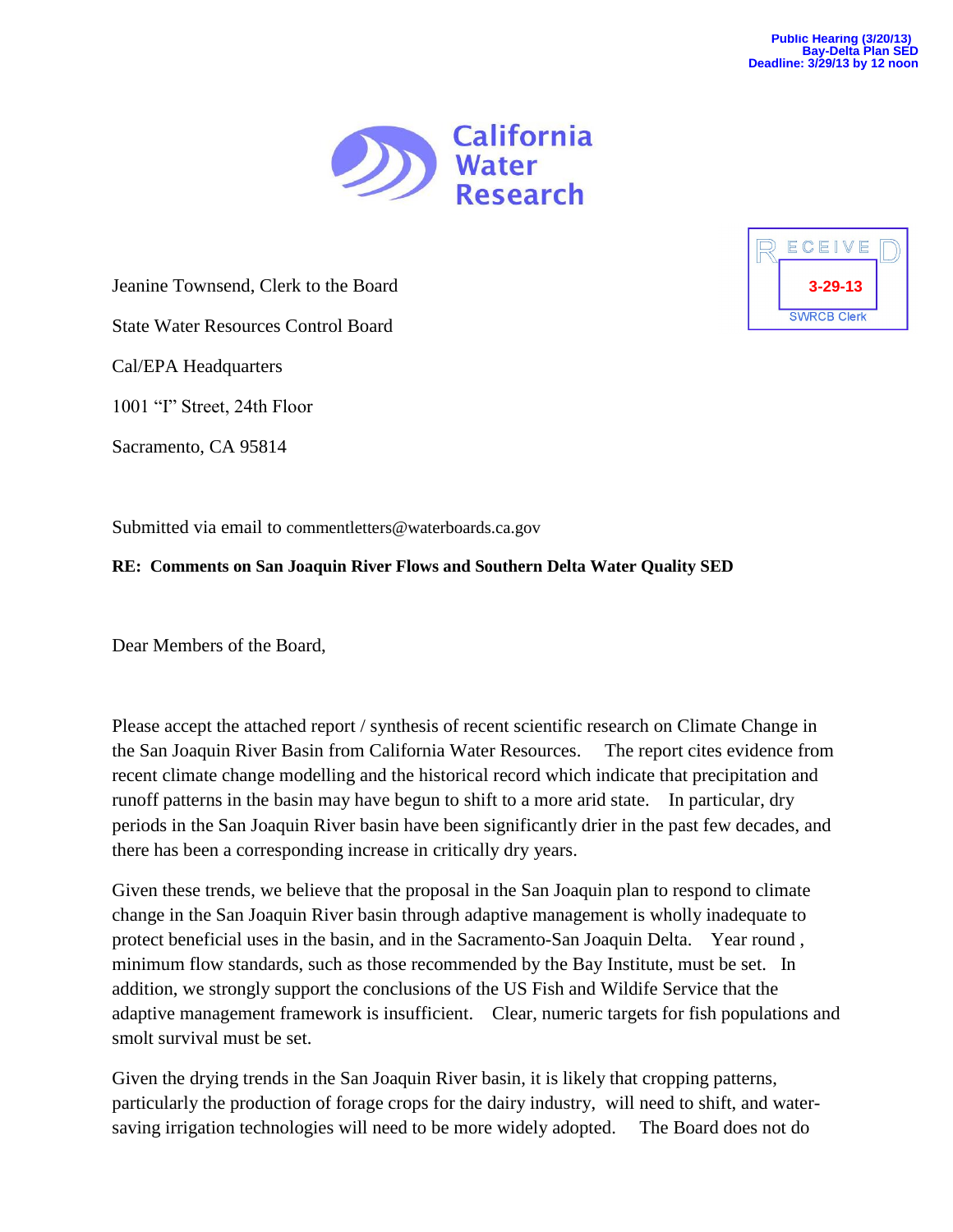water diverters any favors by allowing them to delay such adaptations until there is a major crisis.

Pro-active regulatory policies allow both farmers and lawmakers to anticipate shifts in basin water supply. Funding can then be provided for adaptation. The same policies also allow the fish and wildlife agencies to anticipate environmental needs, and develop proactive responses which minimize impacts of climate change on the aquatic environment and aquatic species.

Sincerely,

Deirdre Des Jardins California Water Research 145 Beel Dr Santa Cruz, CA 95060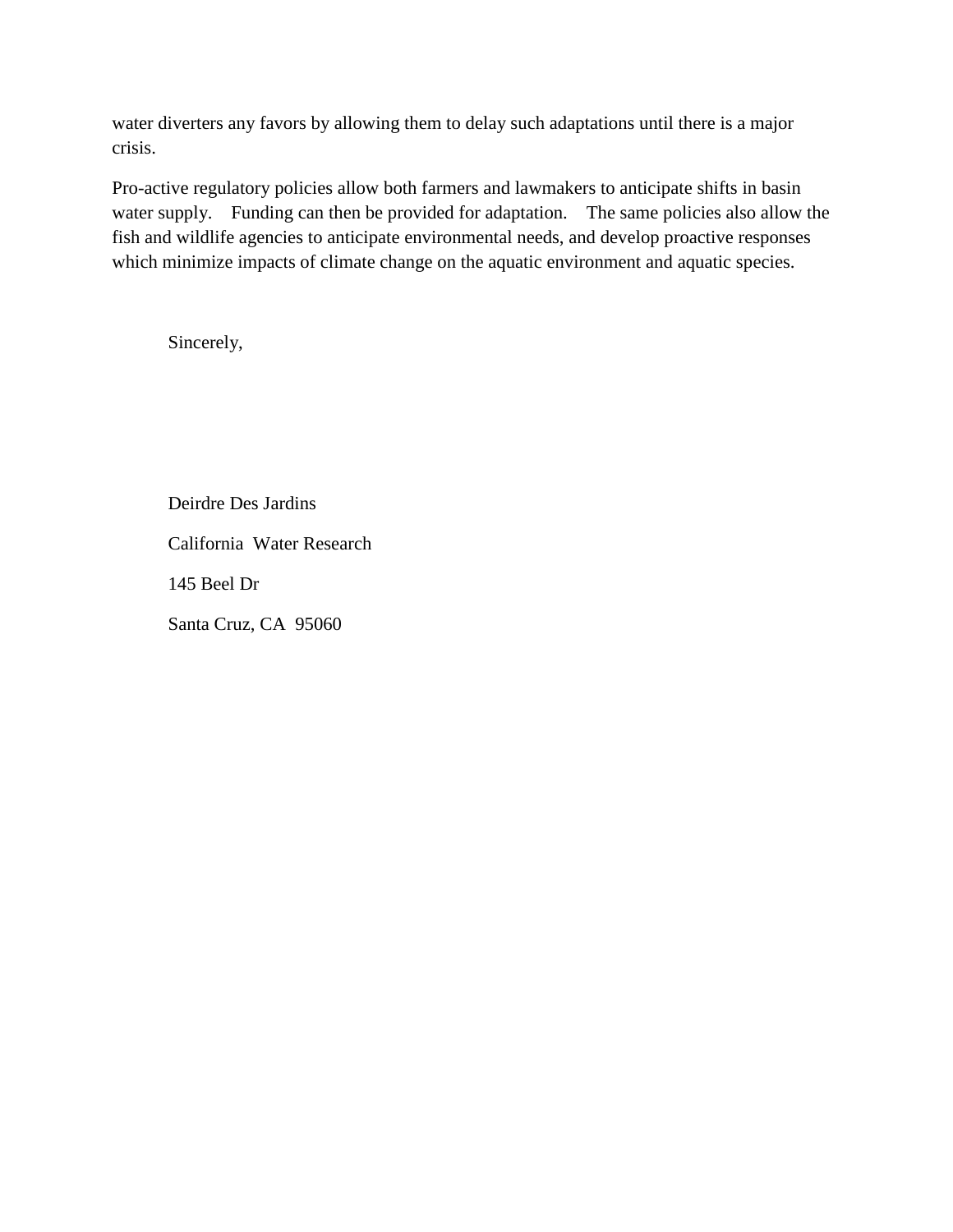## Climate Change in the San Joaquin River Basin

The precipitation patterns in the 2012-2013 water year are similar to drying patterns that have been predicted by climate change modelling. California saw a very wet November and December, followed by an extremely dry January to March.







The snowpack in the Northern Sierras is 53% of average, 56% in the Central Sierras, and 40% of average in the Southern Sierras. $<sup>1</sup>$ </sup>

The Central and Southern Sierras and inland Southern California are on the Western edge of the Southwest climate region, that has experienced a significant drying trend in the past decade. In "Model

<sup>&</sup>lt;sup>1</sup> California Data Exchange Center, California Snow Water Content, March 29, 2013, Percent of April 1 Average. Available at [http://cdec.water.ca.gov/cgi-progs/products/PLOT\\_SWC.pdf.](http://cdec.water.ca.gov/cgi-progs/products/PLOT_SWC.pdf) Accessed on March 30, 2013. Incorporated by reference.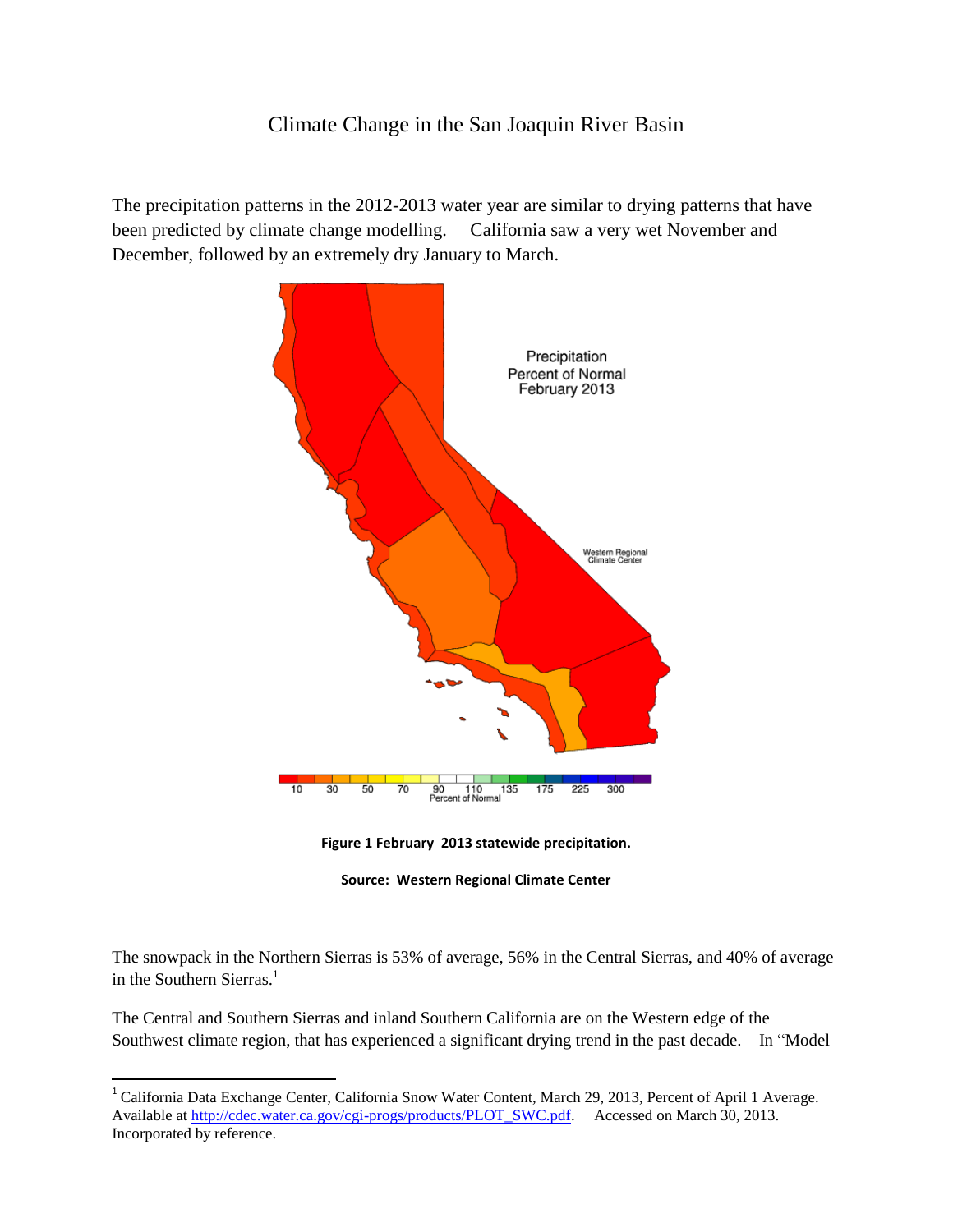Projections of an imminent shift in Climate in the Southwest," Richard Seager et. al. described the climate changes that could be occurring:

The six severe, multiyear, droughts that have struck western North America in the instrumental record have all been attributed, using climate models, to variations of sea surface temperatures (SSTs) in the tropics, particularly persistent La Niña-like SSTs in the tropical Pacific Ocean (15–19). The future climate of intensified aridity in the Southwest is caused by different processes since the models vary in their tropical SST response to anthropogenic forcing. Instead it is caused by rising humidity that causes increased moisture divergence and changes in atmospheric circulation cells that include a poleward expansion of the subtropical dry zones. The drying of subtropical land areas that, according to the models is imminent or already underway, is unlike any climate state we have seen in the instrumental record. It is also distinct from the multidecadal megadroughts that afflicted the American Southwest during Medieval times (20- 22) which have also been attributed to changes in tropical SSTs (18, 23). The most severe future droughts will still occur during persistent La Niña events but they will be worse than any since the Medieval period because the La Niña conditions will be perturbing a base state that is drier than any experienced recently  $(25)^2$ .

To get a deeper understanding of the kinds of changes that could be occurring, we refer to the very detailed modeling of potential changes in runoff in the Central Valley by R.T. Hanson et. al. under the US Geological Survey. The study was done in collaboration with Daniel Cayan, who oversaw the modeling for the California Climate Adaptation Strategy.<sup>3</sup> The group chose a medium-high greenhouse gas emissions scenario (A2), using the Global Fluid Dynamics Lab model. Like most of the global climate models under higher GHG scenarios, the model predicts intermittent droughts in the near term, followed by more severe and persistent droughts towards the end of the century.

Below is a graph of predicted river flows in the Central Valley. The USGS study model projects an 18% reduction in Tuolumne River flows from 2020-2030 and 2040-2050, and a 41% reduction by 2080- 2090. Smaller reductions are predicted for the Sacramento River.

 $\overline{\phantom{a}}$ 

<sup>&</sup>lt;sup>2</sup> Seager et. al., Model Projections of an Imminent Transition to a More Arid Climate in Southwestern North America, Science 25 May 2007: Vol. 316 no. 5828 pp. 1181-1184 April 5, 2007. Available at <http://www.sciencemag.org/content/316/5828/1181.full>.Incorporated by reference.

 $3$  R.T. Hanson et. al., "A method for physically based model analysis of conjunctive use in response to potential climate changes," Feb 4, 2012. Available at [http://ca.water.usgs.gov/projects/cvhm/Hanson\\_etal\\_2012\\_WRR.pdf](http://ca.water.usgs.gov/projects/cvhm/Hanson_etal_2012_WRR.pdf). Incorporated by reference.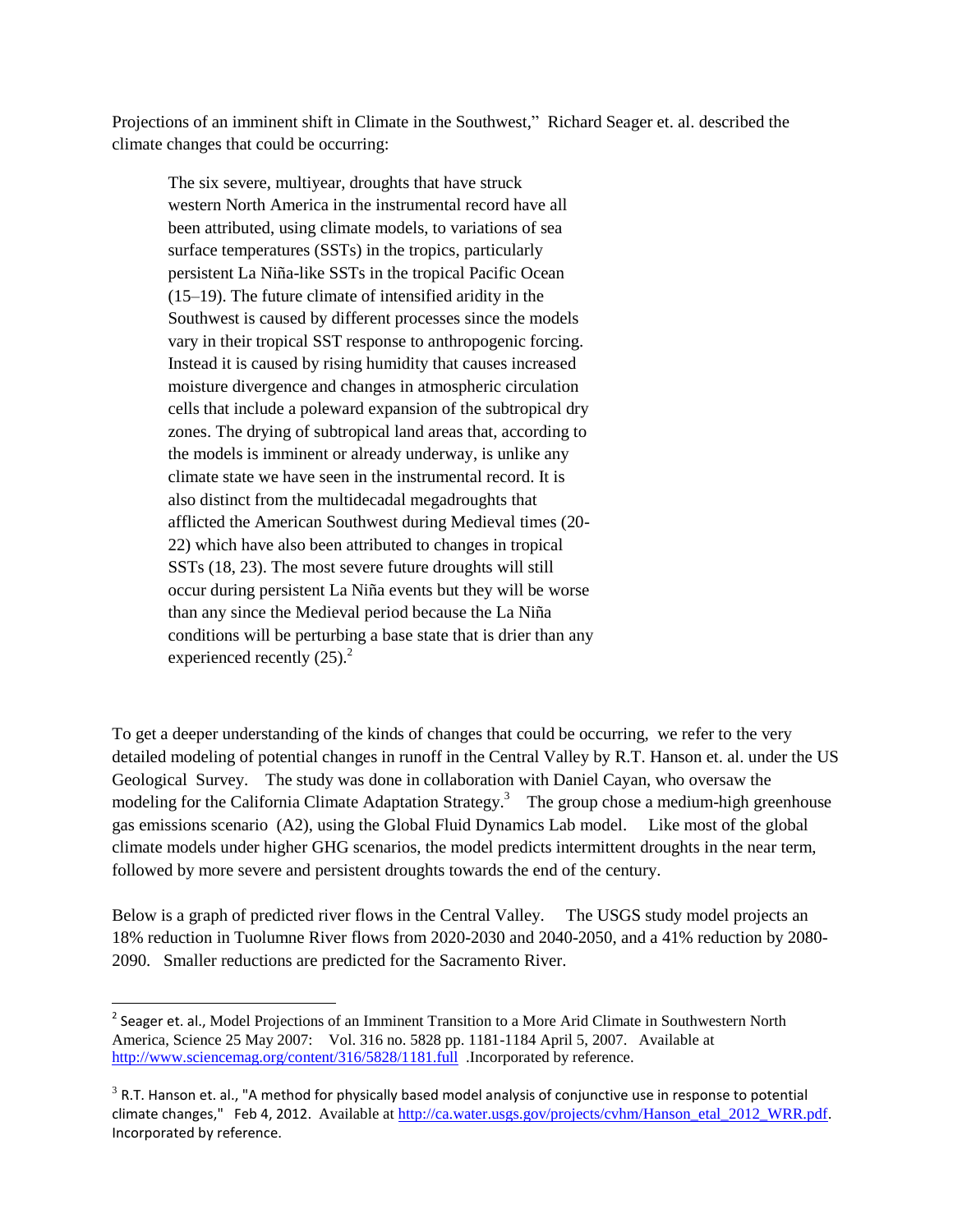

The basin maps on the next page show details of the projected reduction in river inflows. The different basins are color-coded, based on flow. The model projects a large reduction in flow in all basins by the end of the century.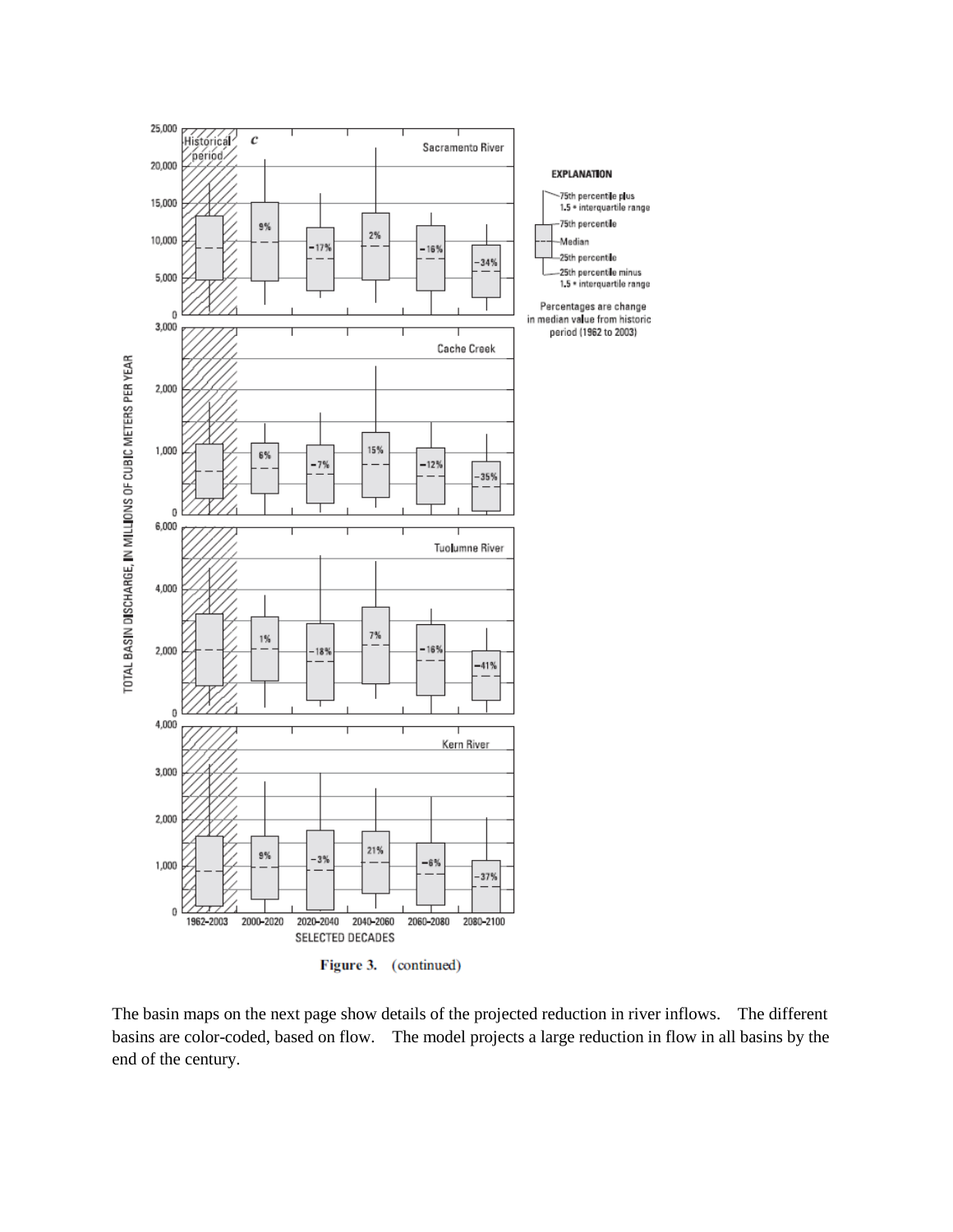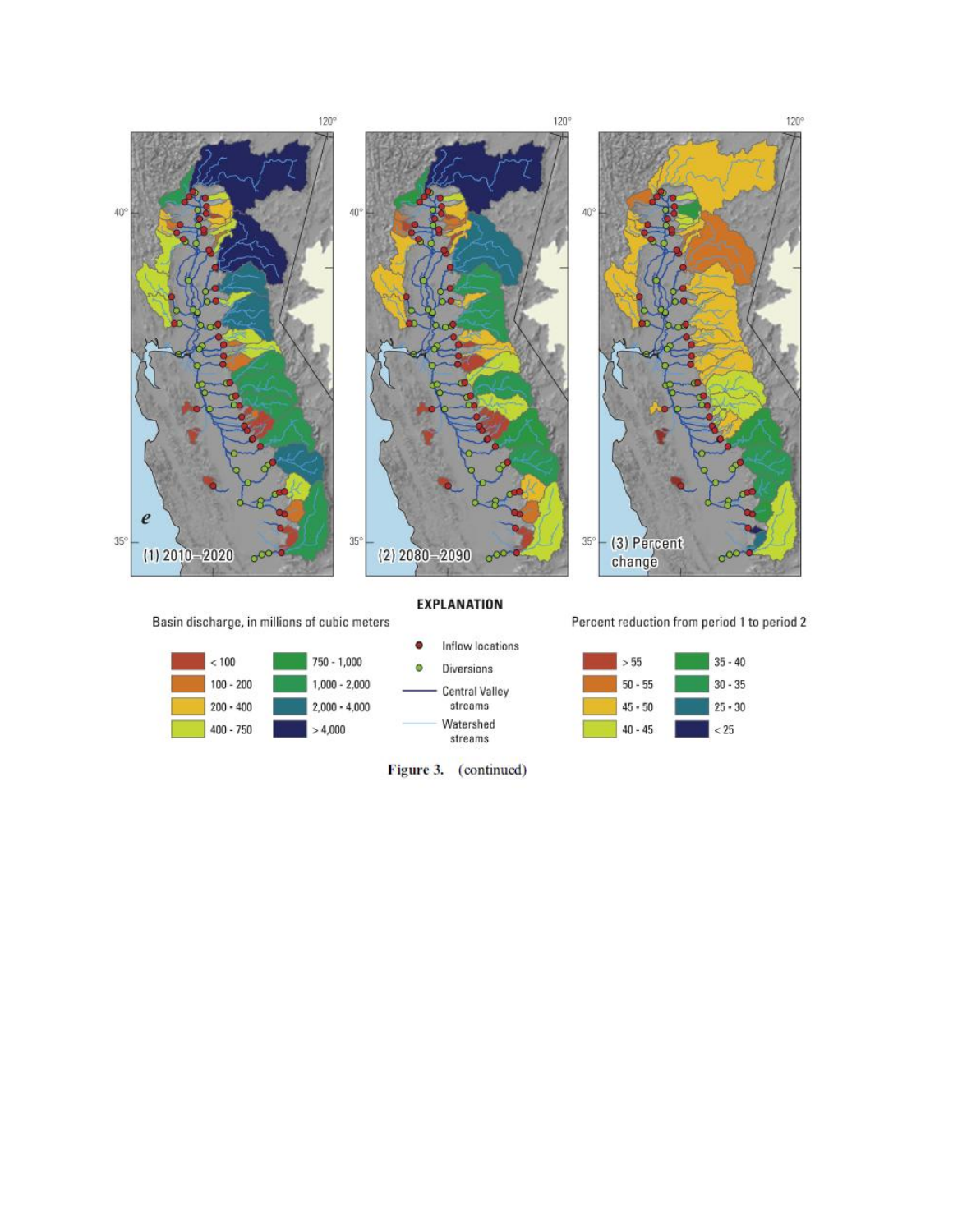15,000 d 2053 **Feather River** Historical - Future 10,000 BASIN DISCHARGE, IN MILLIONS OF CUBIC METERS PER YEAR 5,000 0 1960 1970 1980 1990 2000 2010 2020 2030 2040 2050 2060 2070 2080 2090 2100 2,000 2053 Kaweah River Climate periods Wet 1,500 Variable to dry Dry 1,000 500 0 1960 1970 1980 1990 2000 2010 2020 2030 2040 2050 2060 2070 2080 2090 2100 YEAR

The graph below shows how the reductions in streamflow are projected to happen – by increasing frequency of dry and critically dry periods.



**Source: Hanson et. al. 2012**

Another study by Sarah Null and Josh Viers at UC Davis showed how the frequency of dry and critically dry years could increase in the Central Valley. The study used the six global climate models from the second California Climate Assessment, and made projections under the A2 (medium-high) and B1 (low) greenhouse gas emissions scenarios that were used in that assessment. The study also used the same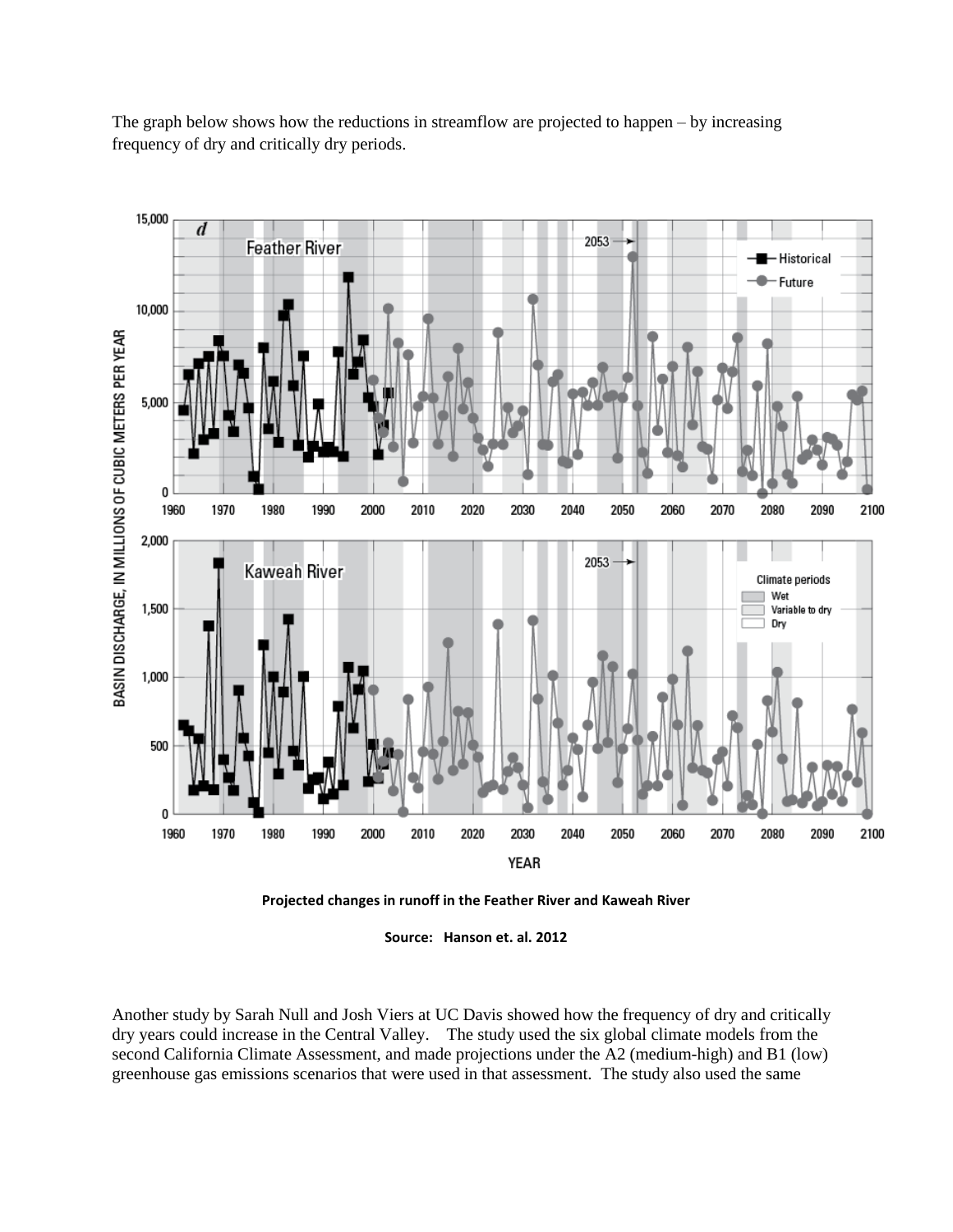Variable Infiltration Capacity model that DWR uses for downscaling, with Bias-Corrected Spatial Disaggregation.<sup>4</sup>

The results of the models under the A2 and B1 scenarios show a marked shift in climate in the Central Valley. Most of the models show major increases in dry and critically dry years, and decreases in wet and below-normal years. The histograms on the next page shows the projected changes in the frequency of water year types for the Sacramento Valley Index.

All of the models show a significant increase in dry and critically dry years by the latter half of the century, with a corresponding decrease in wet and above normal years. Most of the models also show an increase in dry and critically dry years in the first half.

The table below shows water year types, averaged over all six GCM models, for the two scenarios.

## Table 6. Percentage of Years in Each Water Type by Modeled Time Period and Emissions Scenario (italicized values are percent change from historical period)

|                     |               |      |                | SVI             |                |              |
|---------------------|---------------|------|----------------|-----------------|----------------|--------------|
|                     | 1951-2000 (%) |      | 2001-2050 (%)  |                 | 2051-2099 (%)  |              |
|                     | A2            | Β1   | A <sub>2</sub> | <b>B1</b>       | A <sub>2</sub> | B1           |
| Critical            | 8.7           | 8.3  | 11.3(2.7)      | $6.7$ (-1.7)    | 18.4(9.7)      | 14.0(5.6)    |
| Dry                 | 7.7           | 10.0 | 12.0(4.3)      | 15.7(5.7)       | 19.4 (11.7)    | 20.1(10.1)   |
| <b>Below Normal</b> | 23.3          | 21.3 | 23.3(0.0)      | $17.3$ $(-4.0)$ | $18.7(-4.6)$   | $19.4(-1.9)$ |
| <b>Above Normal</b> | 21.0          | 22.7 | 16.7(4.3)      | $20.7$ $(-2.0)$ | $12.9(-8.1)$   | $18.4(-4.3)$ |
| Wet                 | 39.3          | 37.7 | $36.7(-2.7)$   | 39.7(2.0)       | $30.6(-8.7)$   | $28.2(-9.4)$ |
|                     | SJI           |      |                |                 |                |              |
|                     | 1951-2000 (%) |      | 2001-2050 (%)  |                 | 2051-2099 (%)  |              |
|                     | A2            | B1   | A2             | <b>B1</b>       | A2             | B1           |
|                     |               |      |                |                 |                |              |
| Critical            | 26.0          | 26.0 | 41.3 (15.3)    | 35.3(9.3)       | 60.9 (34.9)    | 54.1(28.1)   |
| Dry                 | 13.0          | 12.3 | $11.0(-2.0)$   | 12.7(0.3)       | $8.2(-4.8)$    | $11.9(-0.4)$ |
| <b>Below Normal</b> | 19.3          | 19.7 | $15.7(-3.7)$   | $14.0(-5.7)$    | $10.5(-8.8)$   | $10.9(-8.8)$ |
| Above Normal        | 13.7          | 13.3 | $9.3( -4.3)$   | $12.0(-1.3)$    | $8.5(-5.2)$    | $10.9(-2.5)$ |

Null and Viers state:

 $\overline{\phantom{a}}$ 

For the SJI, considerably more years fall into the critical category with fewer years in all other year types, particularly toward the end of this century (Figure 7). Results indicate a 28 to 35 percent increase in critical water years by the last half of this century, with the larger changes under A2 assumptions.

<sup>&</sup>lt;sup>4</sup> Null, S. E., and J. H. Viers (Center for Watershed Sciences, University of California, Davis). 2012. Water and Energy Sector Vulnerability to Climate Warming in the Sierra Nevada: Water Year Classification in Non-Stationary Climates. California Energy Commission. Publication number: CEC-500-2012-015. Available at <http://www.energy.ca.gov/2012publications/CEC-500-2012-015/CEC-500-2012-015.pdf> Incorporated by reference.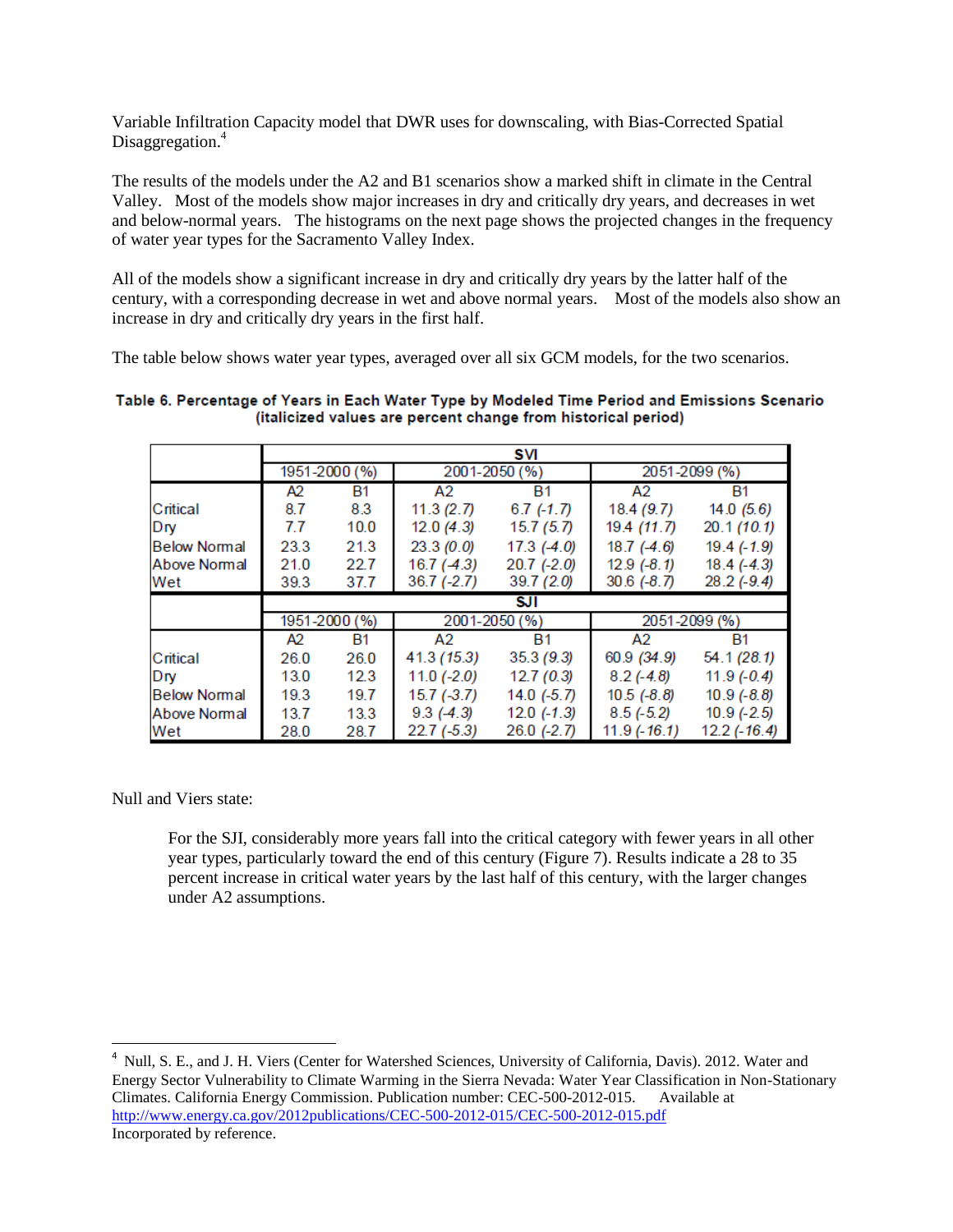

Figure 7. SJI Relative Frequency Histograms for (a) 1951-2000, (b) 2001-2050, and (c) 2051-2099

The modeling by Null and Viers predicts shifts to increasing frequency of dry and critically dry years in the current period. The historical record does appear to show a marked shift in the frequency of dry and critically dry years in the San Joaquin Valley in recent decades.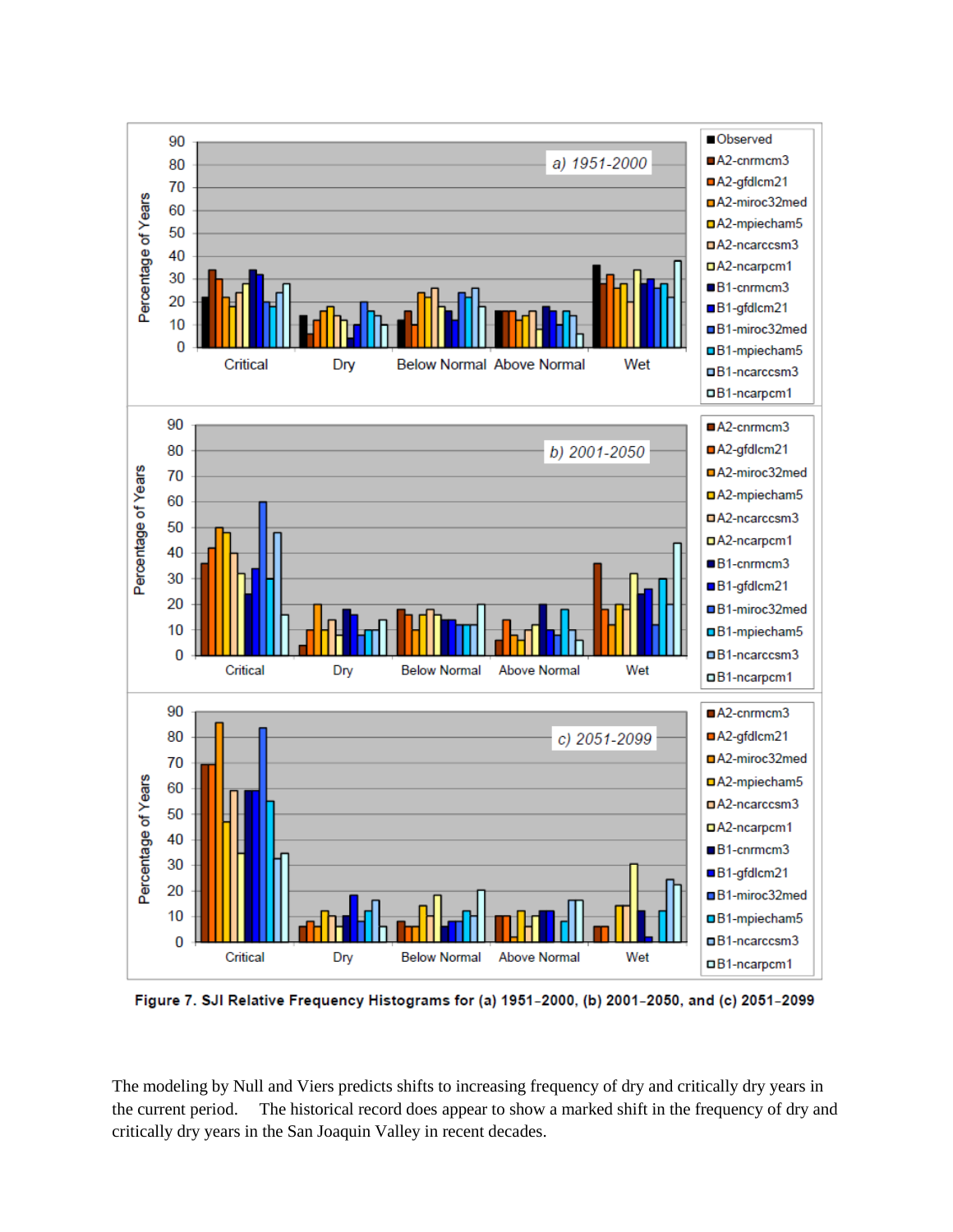The graphs below show are from DWR's estimates of unimpaired flows that determine the San Joaquin River Index. The distributions of dry and critically dry years show a significant drying trend between the series for 1906-1989, and for 1990-2012



The graph below shows the same comparison, but for 1906-1974, and 1975-2012.

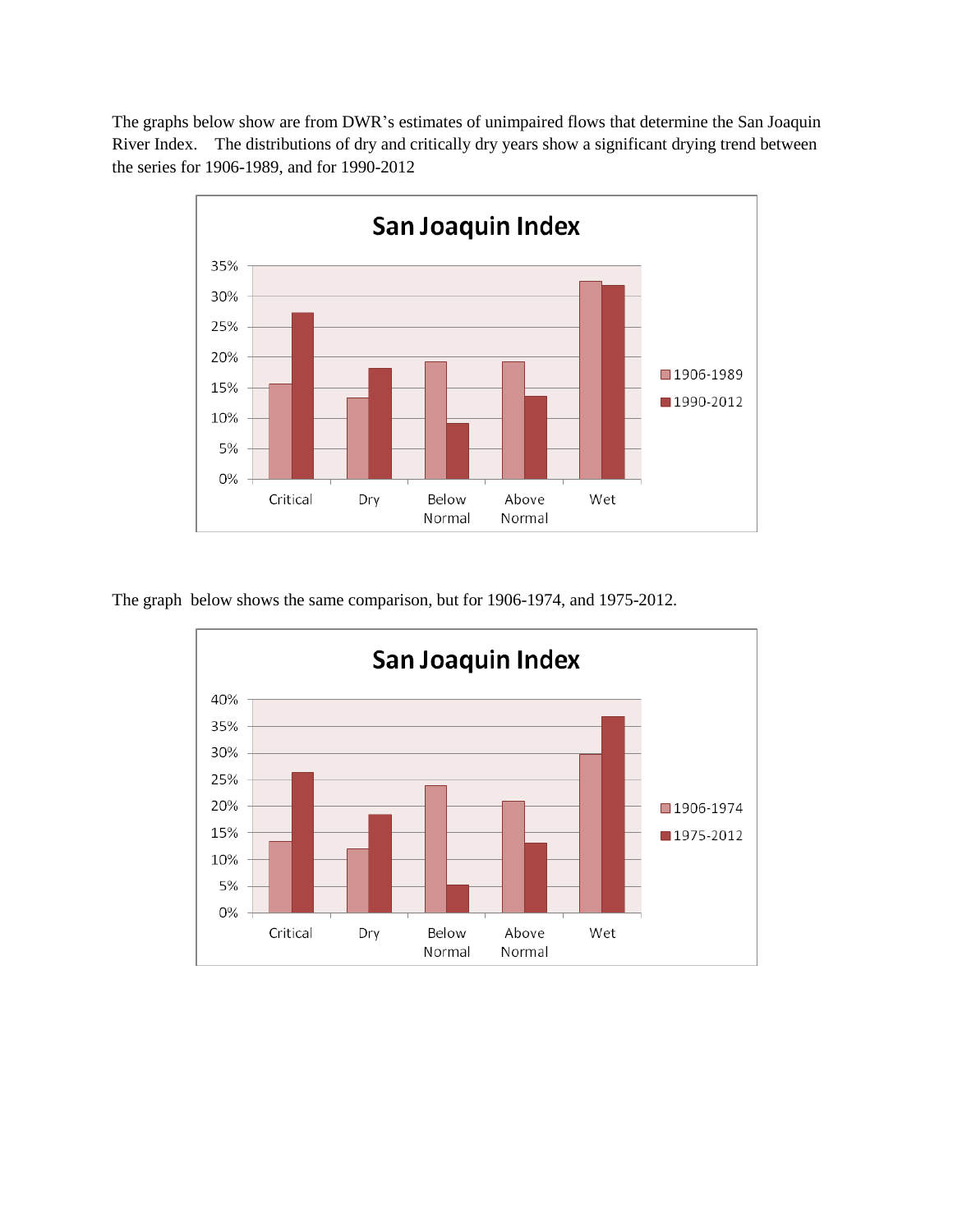Precipitation records in San Joaquin Valley & Sierra Regions also show decreases since 1975. The graphs below are from the Western Regional Climate Data Center.

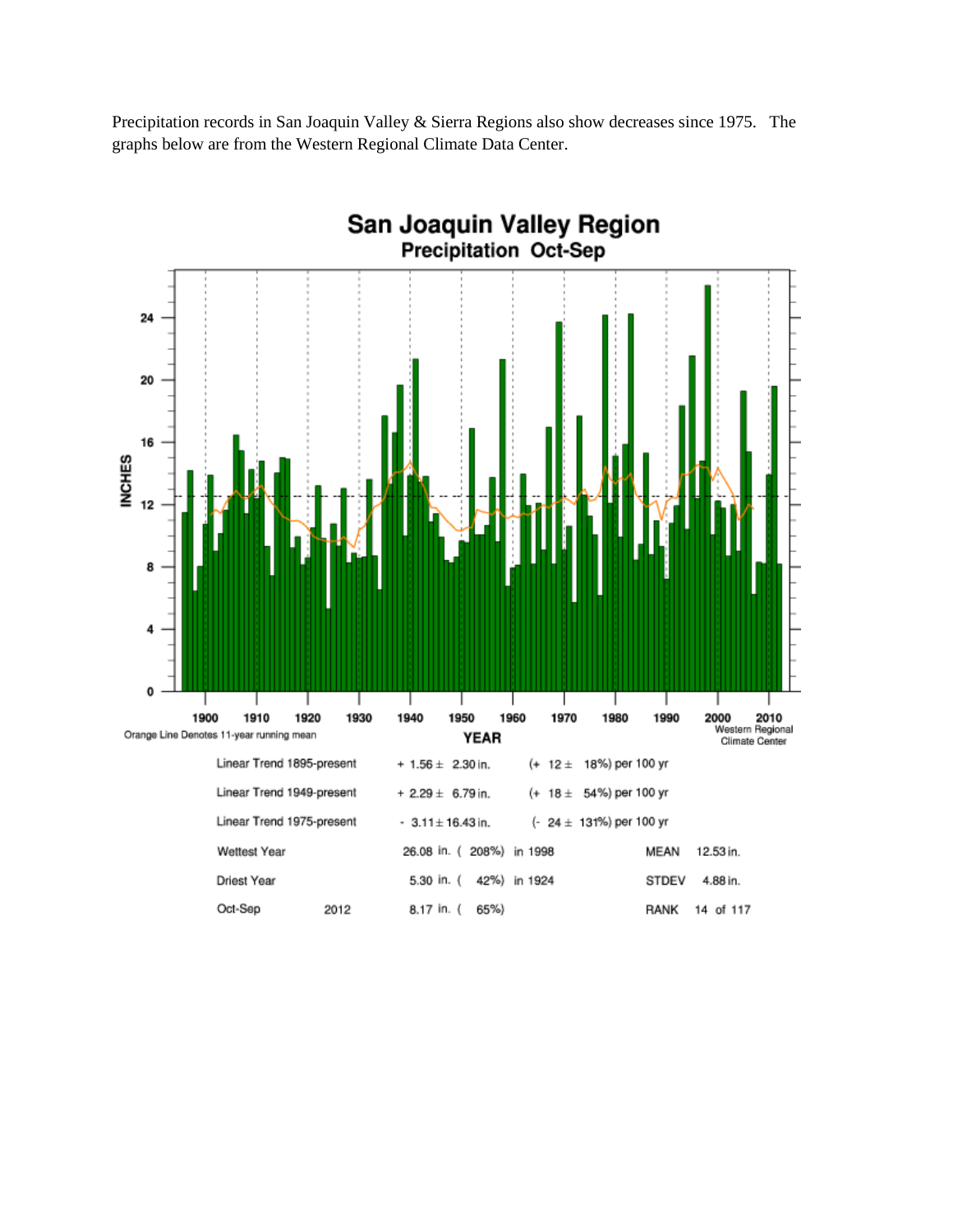

Killam and Bui also found similar shifts when analyzing long time series of precipitation data for stations in California.<sup>5</sup>

These shifts are also consistent with the projections of the ensemble of 112 climate model / GHG scenario combinations, used by the U.S. Bureau of Reclamation in the Westwide Climate Risk Assessment.<sup>6</sup> The

<sup>&</sup>lt;sup>5</sup><br>Temperature and precipitation trends in California: Global warming and Pacific Ocean influences. Steve LaDochy, Pedro Ramire1, Dan Killam, Ann Bui, William Patzert and Josh Willis. AMS Climate extended abstract. Available at

[https://ams.confex.com/ams/91Annual/webprogram/Manuscript/Paper177504/AMS%20climate%20Extended%20ab](https://ams.confex.com/ams/91Annual/webprogram/Manuscript/Paper177504/AMS%20climate%20Extended%20abstract-pedro%282%29.pdf) [stract-pedro\(2\).pdf](https://ams.confex.com/ams/91Annual/webprogram/Manuscript/Paper177504/AMS%20climate%20Extended%20abstract-pedro%282%29.pdf). Incorporated by Reference.